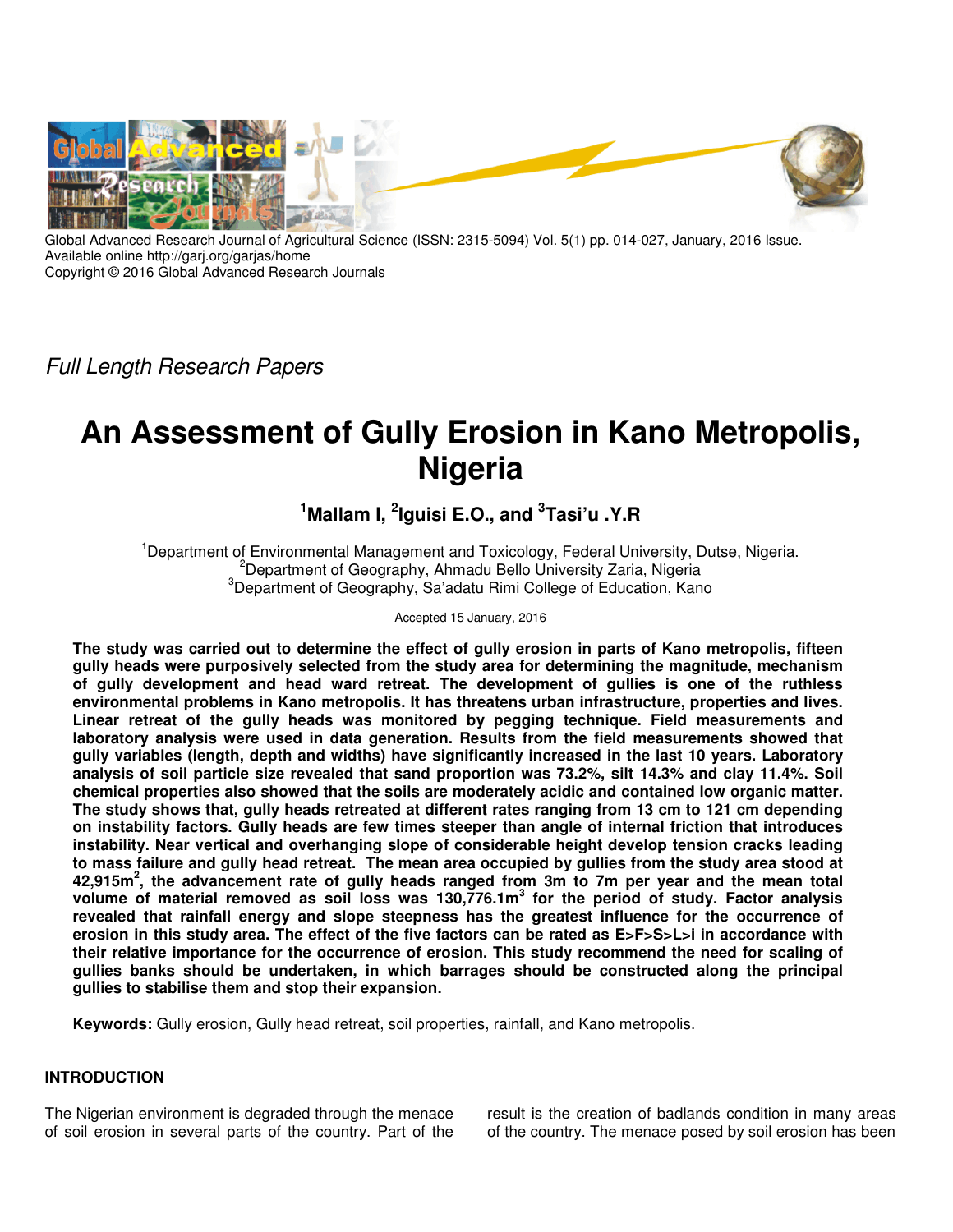documented by many authors in many works including Ofomata (1965, 1978, 1981 and 2001), in the south eastern part of the Nigeria, Jeje (1997) Asiabaka and Boers (1988), Igbokwe, Ojiako and Nnodo (2003), Egboka (2004) in the south-western part and Ologe (1971, 1972), Bello (1983), Olofin (1987), and Patrick (1987) mentioning just a few in northern part of the country. People's life were lost to erosion, equally an average of  $14862.8$ m $^3$  volume of soil between 1992 to 2002 were lost to erosion (Shu′aibu, 2002 ; Suraj, 1998; and Buwa, 2003).

In areas particularly eastern part of the metropolitan Kano that include; Tsamiyar Matasa, 'Yankaba, Walalambe, Wuro Bagga, Tudun Fulani, Tokarawa, Gunduwawa, Tudun Murtala, Rimin Kebe, Gayawa, Maidile, PRP, Tsamiyar Tudu, Kawo Kureke, Dangwauro, Wailari, Yan Shana, Maradin and North Eastern by-pass are examples of areas in which erosion has led to the collapse of many houses and some are in imminent danger. Animals and children have died because of falling into deep gullies (Mallam, 2008)

Water erosion can occur as sheet; rill, and gully erosion, five Midwest states had an average of 0.89 tons of soil lost per acre by gully erosion in 1997. Comparing these gully erosion rates as a percentage of all water erosion, gully erosion accounts for 43% of soil lost (Casali, 2000). Gully erosion is the extreme case of rill erosion in which the rivulets are too large to be filled in using soil in a quick and cost-effective management method, for example disking.

Recent research has begun to focus on addressing gully issues such as the understanding of the formation of gullies, their contribution to overall soil loss, development of tools to locate channel initiation, and appropriate measuring techniques (Poesen *et al.,* 2003). The increased focus on gully research can be partially attributed to recent studies demonstrating that gully formation is very common (Gordon *et al.,* 2008) and can be as significant as sheet and rill erosion in terms of sediment yield (Bingner *et al.,* 2010). Gullies can be generally classified as ephemeral, classical, or edge-of-field. The Soil Society of America (2001) defines ephemeral gully as "small channels eroded by concentrated flow that can be easily filled by normal tillage, only to reform again in the same location by additional runoff events". As the headcut migrates upstream and the channel gets wider, faster than the interval between farming tilling operations, farming equipment is forced to operate around the gully and as result the gully becomes permanent (classical gully). Finally, as the name suggests, edge-of-field gullies are defined by channels where concentrated flow crosses earth bank (Poesen et al., 2003).

The formation of gullies has become one of the greatest environmental disasters facing Kano metropolis. Hundreds of people are directly affected every year and have to be re-located. Large areas of lands are turning into badlands. Therefore, solving the gully erosion problem in metropolitan Kano requires thorough research efforts

The aim of this study is estimating volume of transported soil loss from gullies, area occupied by gullies and the advancement rate of gully heads in critical erodible areas of the study area.

# **STUDY AREA AND METHODOLOGY**

Metropolitan Kano is located between latitudes Latitude 11°59' and 12° 02' N, Longitude  $8^{\circ}33'$  and  $8^{\circ}40'E$  (Figure I) the study area along north eastern bypass stretches to areas behind Kano state legislative quarters in Tarauni and Kumbotso L.G, Tsamiyar Matasa-Gunduwawa and Rimin Kebe-Gayawa in Nasarawa and Ungogo Local Government in metropolitan Kano. The present climate of the region (i.e. Kano) is tropical wet and dry, classified as AW by Koppen (Olofin, 1987). The most important aspect of the rainfall of the study area is seasonality. There is no precipitation between the ends of March. There is high precipitation in the month of July and August; and associated with storms. This aspect of rainfall accelerates the collapse and removal of the sub-surface materials. Kano metropolis consists of gently undulating plains sloping to the northeast. The study area is located on basement complex rocks of Precambrian origin with rock types mainly of older granites with some intrusion of quarts feldspathic among others.

The dominant soils are the less reached, slightly acid soils derived from wind rip soils, generally shallow and coarse (Ahmed, 2003). In some parts of the study area, there is the present of hydromorphic soils which are used for "Fadama" cultivation and block construction for building purposes. The vegetation has been largely affected by<br>human interference through, cultivation, grazing, interference through, cultivation, grazing, construction and annual burning, has now reduced it to parkland. Small short trees and shrubs are more common on fallow and where regeneration may take place. About 75% of the land is cultivated parkland with average tree density of less than 25 per hectare (Ahmed, 2003). Metropolitan Kano had a total number of over 2,826,307 people with a population density of 45,592 per square kilometre (NPC, 2006). Most of the people living around the area are Hausa and Fulani and the Predominant language is Hausa. Urban Kano has been experiencing rapid growth of population since 1952. The dominant land use in the study area are residential, industrial and intensive agricultural practice mostly around the fringe

<sup>\*</sup>Corresponding Author's Email: kutamasak@yahoo.com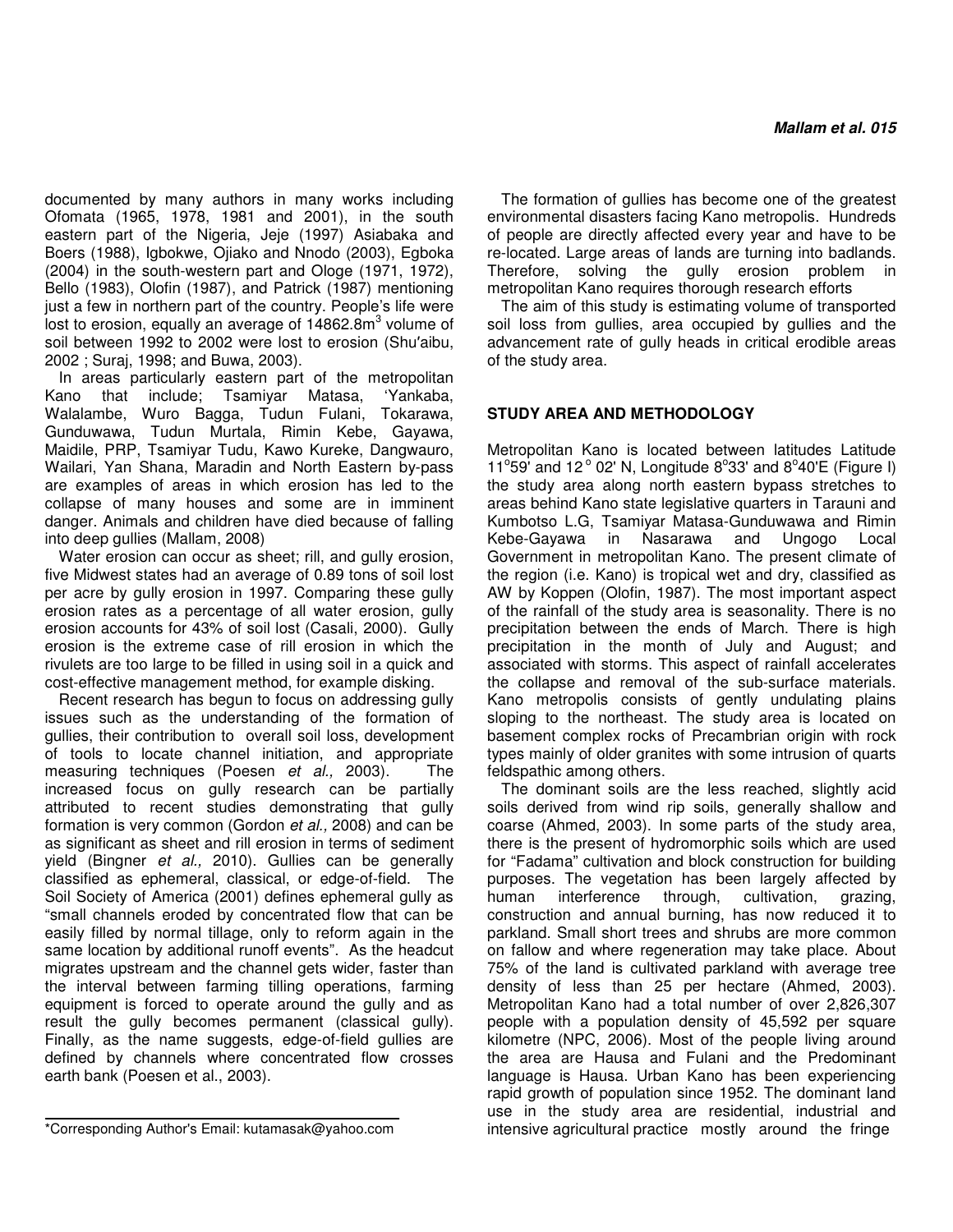areas like Kwana Hudu, Dangwauro, Sharada, PRP to mention but a few. Another important land use in the study area is quarrying where sand and gravels are excavated from different location.

Data used in this study were derived from field measurements and laboratory analysis. Five of the pronounced gullies profiles were purposively sampled from each three erosion site for the measurement of gully morphological variables. These gullies are second orders and has numerous first orders and cut across the study area. Soil samples were taking along the gully wall layers (top, middle and bottom) sample point per gully profiles in order to analyze the soil properties, the technique employed is in accordance with (Shu′aibu, 2002 ; Suraj, 1998; and Buwa, 2003; Lazaru, Ayuba and John (2012).The first location is at the fringe of the Metropolitan Kano which is dominated by agriculture and quarrying, Rimin Kebe is located within metropolis and is dominated mostly by residential land uses while Tsamiyar Matasa is a mixture of industrial and agricultural land uses. Field measurements of depth, length and width and come up with the total surface area covered and volume of soil loss for gullies. GPS were used in taking the co ordinate gullies in three erosion sites in the study area. Predisposing factors such as: Soil characteristics, Vegetation cover, Land use, Slope gradient and Climate (rainfall data) of 2001 to 2011were determine. Data collected were analyzed using a descriptive statistic.

The dimension (length) of the gullies was measured using steel measuring tape. The width and depth of each gully were measured at regular interval of 20meters and the length and the averages of each gully were calculated. The measurement was obtained by a team including: a recorder, pole men and an observer.

The measurement of the width was taken by extending the tape horizontally from one edge of the gully to the other to determine the top width; the measuring tape was pull tight to avoid bellowing: the same process was repeated at the bottom width. The average of the two was taken as the gully width. Three men were involved in the tape while the third person was recording the measurement using 100metre steel tape. Vegetation cover was estimated by observing the proportions of complete cover to that of bare surface in an area. The vegetation count was also taken where changes in width of the gullies occurred. Depth of the gully was taken at where changes in width of the gully occurred. The measurement was taken using levelling staff. Two men handled the exercise; one was taking reading from the instrument while the second person was holding the levelling staffs which are graduated in metres. The reading was taken from the top of the gully embankment and the second was taken inside the gully so

the difference between the two readings gives the depth of the gully.

Gully head advancement per year using qualitative and quantitative assessment inform of:

| $HGA=$ |  |
|--------|--|
|--------|--|

| . |  |  |
|---|--|--|

Where: - HGA is head of gully advancement; HG is head of gully and LG represent the length gully.

The slope measurement was also taken at the slope breaks. The measurement was taken with automatic level, the equipment has telescope which is mounted on tripod stand and a levelling staff. Before taking the measurement the instrument was mounted on the tripod stand then, the instrument was set by turning a screw until the bubbles settled at the centre of the lenses.

The formula used for the calculation of gully surface area is length of gully multiply by width of gully and volume of soil loss is depth of the gully multiply by the gully surface area. This procedure was used in the measurement of gullies for estimating erosion hazard is in accordance with Horton and Smith (2006) who used the procedures of measurement of gullies in assessing erosion hazard classification, while the categorization is in accordance with Kuran, and Jung, (1961) and Kappel, (1996) who developed a scheme to classify water erosion hazard severity from visible erosion features, distribution and intensity of damage.

#### **RESULT AND DISCUSSION**

#### **Characteristics of the Soil**

International pipette method was used to perform particle size analysis for soil textural classification. The method employs the Stock's law in order to determine the size of particles. Among other factors, physical characteristics of the soil determine its erosivity. Over most of the study area the soil have physical deficiency which include the occurrence of iron capping or hard crust in some areas. This hard concretion limits rooting depth and may be exposed as a result of severe erosion. Hard surface crusting (armour layer) prevents infiltration of water, thereby facilitating runoff and making the soil droughty. Almost all the soils undergo very marked hardening during dry season, favouring great amount of runoff at the onset of rainy season. The areas related to hardness in such area appear to be related to clay content. There are presences of hydromorphic soil; laterite and stoniness in few places, drying in areas of very high sand content inhabit the soil easily removed by runoff as such highly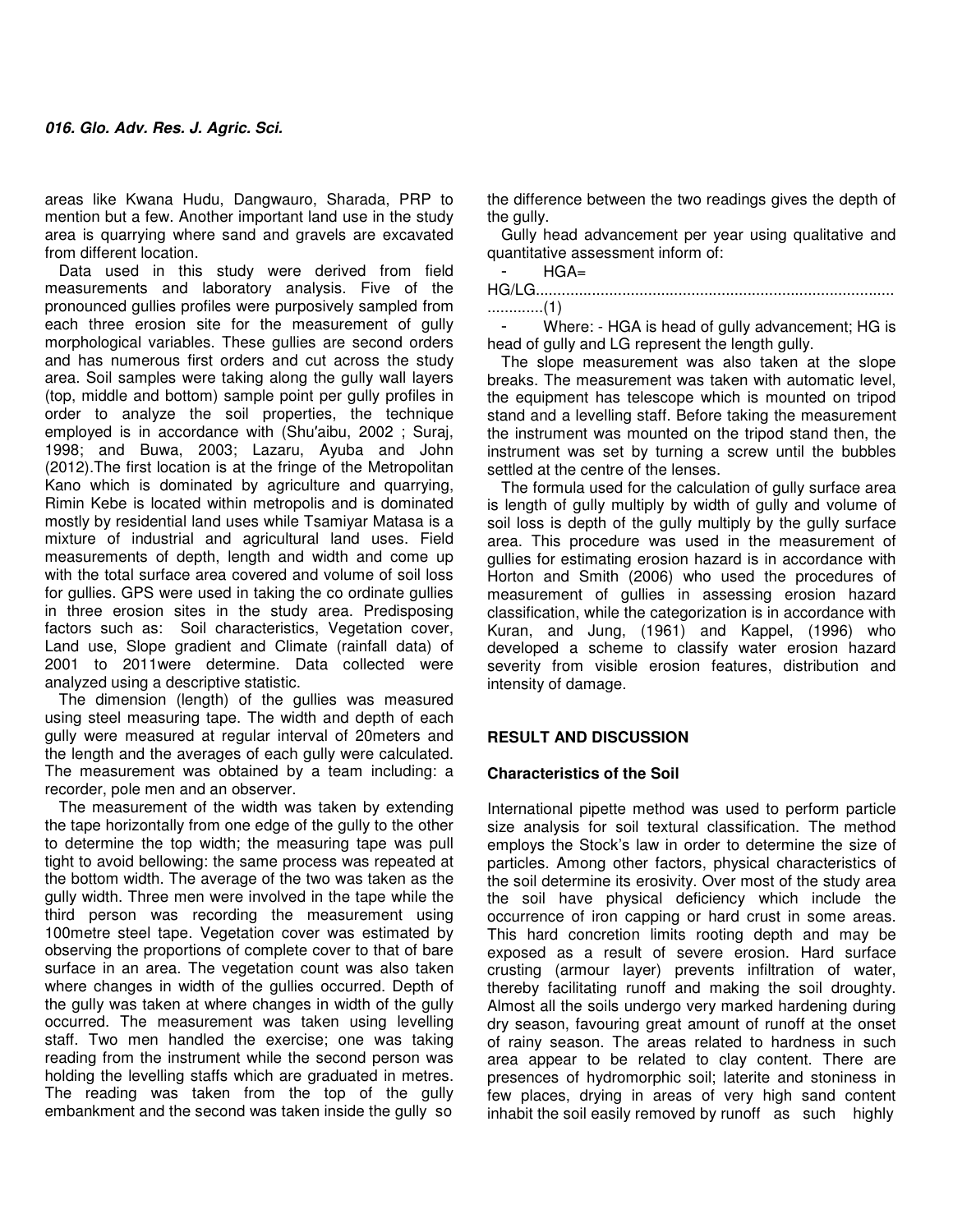

 **Figure 1 Map of Nigeria Showing Location of Kano State and the Study Area** 

susceptible to erosion. The soils in the study area vary from coarse sandy loam to loam.The overall mean proportion for the sampled gully profiles shows 73.2% sand, 14.3% silt and 11.4% clay More than 75% of soil in the study area is significantly more of Sand (Appendix 1 shows details of the textural pattern of soil across the study area. The poor physical properties of the soil constitute a serious handicap to effective agricultural utilisation and it is highly susceptible to erosion (Ahmed, 2003).

Soil moisture content at field capacity (%) was taken, it range between 0.23 to 0.31%. The average soil pH values of the three erosion site top layer were 5.2, 6.2 and 5.1; middle layer mean values were 4.3, 5.4 and 4.6 and the bottom layer has mean values of 2.6, 4.1 and 3.7 respectively, with overall mean of 5.4 and there was no significant difference  $(P> 0.05)$  among the sampled gully profiles. This implied that the soils are moderately acidic. Exchangeable sodium (Na) on the other hand indicates an irregular increase and decreased in mean values from top to the bottom layer of the gully walls. The three layers showed of all the gully profiles ranges from 0.2 to 0.6meg/100. These variations might be due to mineral constituent of urban waste disposal and the sewage that are washed away into these gully sites. The overall patterns of variation of exchangeable cation (Ca, Mg, Na and K), from top to the bottom of the gully profiles of the

three erosion site were similar. On the whole the valley bottom soils were more enriched with the basic elements, while the top or middle layer recorded the lowest mean values. This may be explained in terms of the relative steepness of the gully walls and hence downward of the basic elements and succeeding accretion at the valley floor. The results of soils organic matter content (OMC) indicate the mean value of gully site A to O (top, middle and bottom gully wall layers) ranges from 0.5 to 2.4, which is considered low. The general prototype of variation showed a downward increase in the organic contents. The organic content of all the soil samples falls below 4%, which is measured as the doorsill below which soils are erodible. Sealing and high surface runoff is also more evident in soils with very low organic content. A poor soil structure and low plant nutrient content will cause the soil to be more susceptible to gully erosion. The inference of this finding is that the soil of the study area may not be affected by micro organisms that work on organic matter which might enhance the binding of soils to resists erosivity of rainfall and runoff impact.

Iwuafor (1980) observed that, the Nigerian savanna is characterized by low phosphorus. The inference of this finding is that Most surface of Savanna soils after a number of years of cultivation become distinctively lighter and highly erodible because the fine particles have been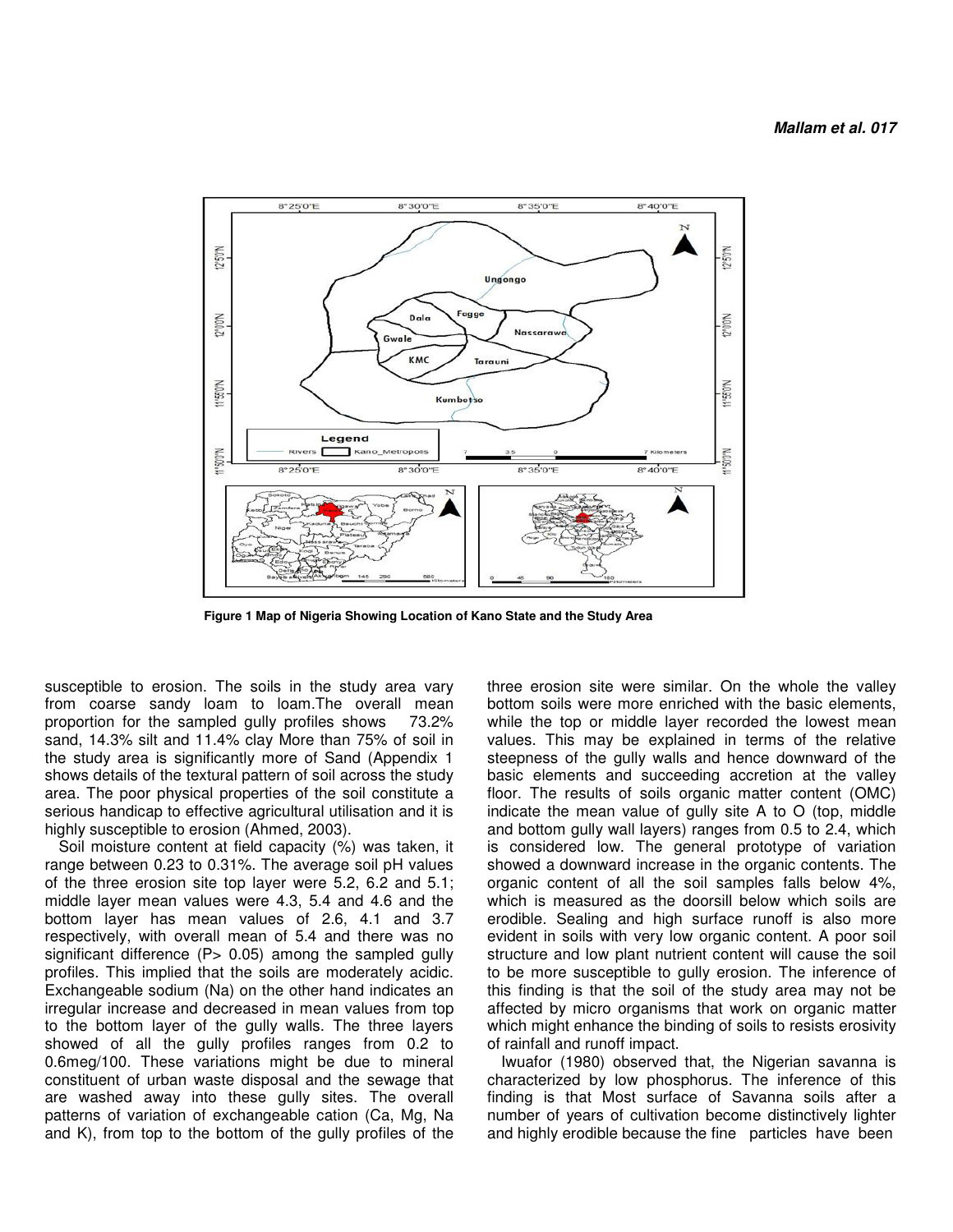

**Figure 2 Mean Annual Rainfall 2001-2011 for the Study Area Source: NIMET / Field Work 2013.** 

removed in erosion (Kappel, 1996). Organic and chemical constituents of soil are also important and affect soil erodibility because of their influence on aggregate stability. Soil with less than 20% organic matter can be considered erodible (Morgan, 1979).

### **Climatic Factors**

Rainfall is considered as one of the most important climatic factor, because it is the sole energy input into some of the process of erosion and gully development.

There must be a positive supply of running water for erosion to be effected. Rainfall alone could not be enough to cause erosion, as such the soil most be erodible. Figure 2 indicate the mean annual rainfall for the period of study. Kinetic energy of rainfall (E) is dependent on the amount of annual rainfall depth (R) and rainfall intensity. Average annual rainfall (R) for the study area calculated was 854.68 mm per year. Rainfall energy (E) calculated was 2114.074 J for the study area. The implication of this finding is that every year gully erosion increases due to rainfall intensity that produces rapid saturation of the soil, causing down cutting. These intense storms with mean of 25mm per hour on exposed surfaces such as the study area accelerate gullies. This finding agreed with Capra et al. (2009), who reported that a rainfall event is erosive if the height of rainfall is equal to or more than 13 mm per hour or the intensity in 15min is equal to or more than 6 mm. The implication of this finding is that every year gully erosion

increases due to exceeding rainfall threshold. However, this amount is high in an urban environment with increasing sealing surfaces. This finding agreed with Ologe (1987), who found out those stations with mean annual rainfall of 762mm to 1524mm lies within the maximum fluvial erosion.

#### **Slope**

The slope angle and slope length exerted a great influence on the degree of erosion in some location, more importantly around Rimin kebe and Gayawa were the slope is a little bit longer and steeper which influences the velocity of running water and runoff which affect the stability of soil. There are steeper slope in some site which range between 0.1 $^{\circ}$  to 20 $^{\circ}$  slope angles likewise some slope length is more than 500 metre. However, slopes constitute one of the most important factors of soil erosion, as the steeper the slope, the faster the runoff and the more intense the detachments. The slope length indicates the gravity of low infiltration and high runoff conditions. The implication of this finding is that Metropolitan Kano is dominated by active gully erosion and there is the need for holistic approach to watershed management. Ordinarily under vegetal cover, this slope gradient should not have enhanced erosion processes but due to exposure to direct raindrop impact, human activities and coupled with the poor soil aggregate has accelerated gully erosion. Areas having higher slope gradients showed greater responses to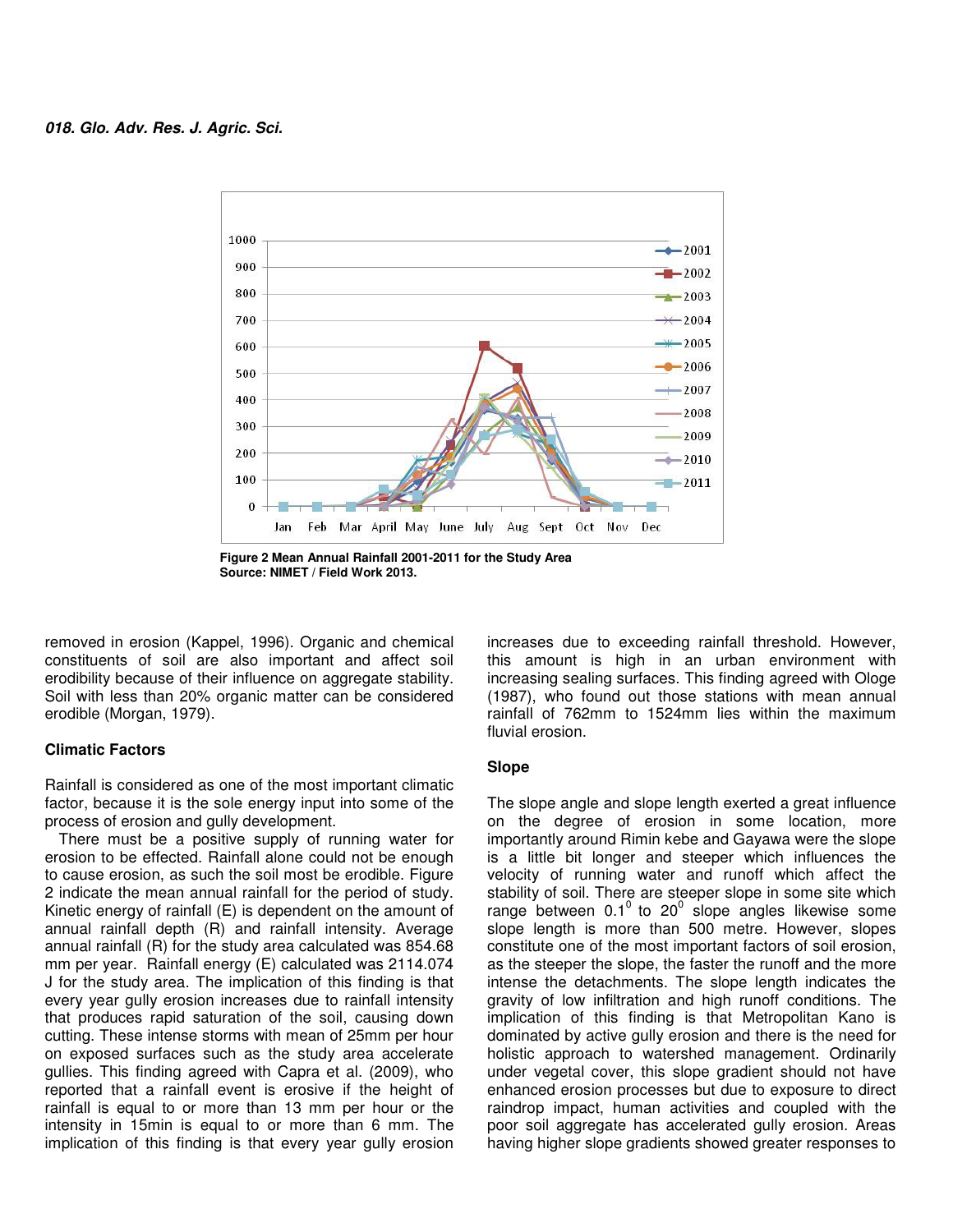| <b>Station</b> | slope angle (Sa) <sup>0</sup> | length<br>slope<br>(SI) in (m) | gully<br>depth<br>(Dg)(m) | gully<br>upper<br>width (m) | surface area (m <sup>2</sup> ) | volume $(m^3)$ |
|----------------|-------------------------------|--------------------------------|---------------------------|-----------------------------|--------------------------------|----------------|
| A              | 1.51                          | 340                            | 2.75                      | 7.25                        | 2466                           | 6795.2         |
| В              | 0.93                          | 240                            | 2.52                      | 12.71                       | 3064                           | 7544.8         |
| C              | 1.86                          | 240                            | 2.94                      | 7.53                        | 1806                           | 5125           |
| D              | 1.26                          | 280                            | 5.28                      | 3.26                        | 1340                           | 5808           |
| Е              | l.29                          | 280                            | 1.84                      | 14.14                       | 3960                           | 7565           |
| <b>Total</b>   | 6.85                          | 1380                           | 15.33                     | 44.89                       | 12636                          | 32838          |
| Mean           | 1.37                          | 276                            | 3.06                      | 8.97                        | 2527.2                         | 6567.6         |
| SD             | 0.31                          | 36.66                          | 1.17                      | 3.95                        | 924.59                         | 965.41         |

 **Table 1: Mean Values of Gullies at Tsamiyar Matasa** 

**Source: Field Work, 2013** 

decrease in gradient than those with lower slope gradients. Accordingly, for Rimin Kebe that has slope gradient of 13% and Tsamiyar Matasa with slope gradient of 2% the estimated soil loss was reduced by 29.28% and 15.13 % respectively for a 20% reduction in their slope gradients. This finding is in accordance with (Olofin, 2000), that Raindrop splash will move material further down steep slope than gentle ones, thus there is likely to be more runoff and its velocity will be faster. The amount of erosion therefore is not just proportional to steepness of slope, but rises rapidly with increasing angle.

#### **Landuse/Cover factor**

An estimated average of five trees per hectare was recorded by forestry staff (research assistance) within the study areas using Quadra. The difference in density is more in ground cover; as such more intense erosion was quantified in areas of absence of vegetation cover than in areas with little vegetation cover. The height of vegetation affects the kinetic energy load of rain drops reaching the ground surface, thus the higher the vegetation the lower the kinetic energy loads of raindrop and their erosive power. Meanwhile, the more the amount of vegetation cover, the more it cushions rain drop impacts and reduce runoff speed and the inverse is the case in the study area due to inadequate vegetation cover. The land covers factor range between 0.02 - 0.4. The activities of man in the study area has played a great role in the environmental destruction directly or indirectly through various activities in order to satisfy his need which in turn paves way to erosion hazard. This is inform of road construction and footpath the vegetation cover is removed and there is cutting and falling along the road, thereby creating a deep gullies. The animals trample trails and graze the vegetation along north eastern bypass. It is observe that trails are eroded and

develop into gullies. Farming practice in the area is mostly without conservation measure. Most of the time farmers cleared up little vegetation available in the area through bush burning the remaining trees are removed as source of fuel. This farming practice lead to accelerated erosion in the area.

In Tsamiyar matasa and Rimin kebe observation showed that heavy and articulated vehicles are moving around the area constantly for transporting the excavated sand and gravel for construction purposes. The building structures are mostly un planned types, popularly termed in Hausa as "Awon Igiya", mostly found around Gayawa, Rimin Kebe, Walalmbe, Wuro Bagga, Kureke, Tudun Murtala and kwana hudu among others, in which the houses are constructed without proper planning of road and drainage system. The processes allow the concentrated runoff to fallow any available routes. These activities make the soil to be losing its structure which in turn makes it vulnerable to accelerated erosion. This finding is in close relation with Khera *et al* (1998) studied effect of land cover and field slope on runoff and soil loss on loamy sand soil with 2 to 4% land slope and 6 crops cover treatment it was concluded that crop cover treatment significantly reduced both runoff and soil loss. Both were higher under higher field slope value.

#### **Gullies Dimension**

The dimension of gullies (coded  $A - O$ ) are presented in tables to depict the nature and enhance finding about the level of erosion hazard base on the spatial distribution of gullies using field assessment inform of ground thruthing. Gully "A" is the second widest gullies measured. The mean slope angle (S.A) along it 1.5 degrees and the total slope length is 340 metres. The gully depth (G.D.) reading started from 0.4 to 7.2metres also the gully upper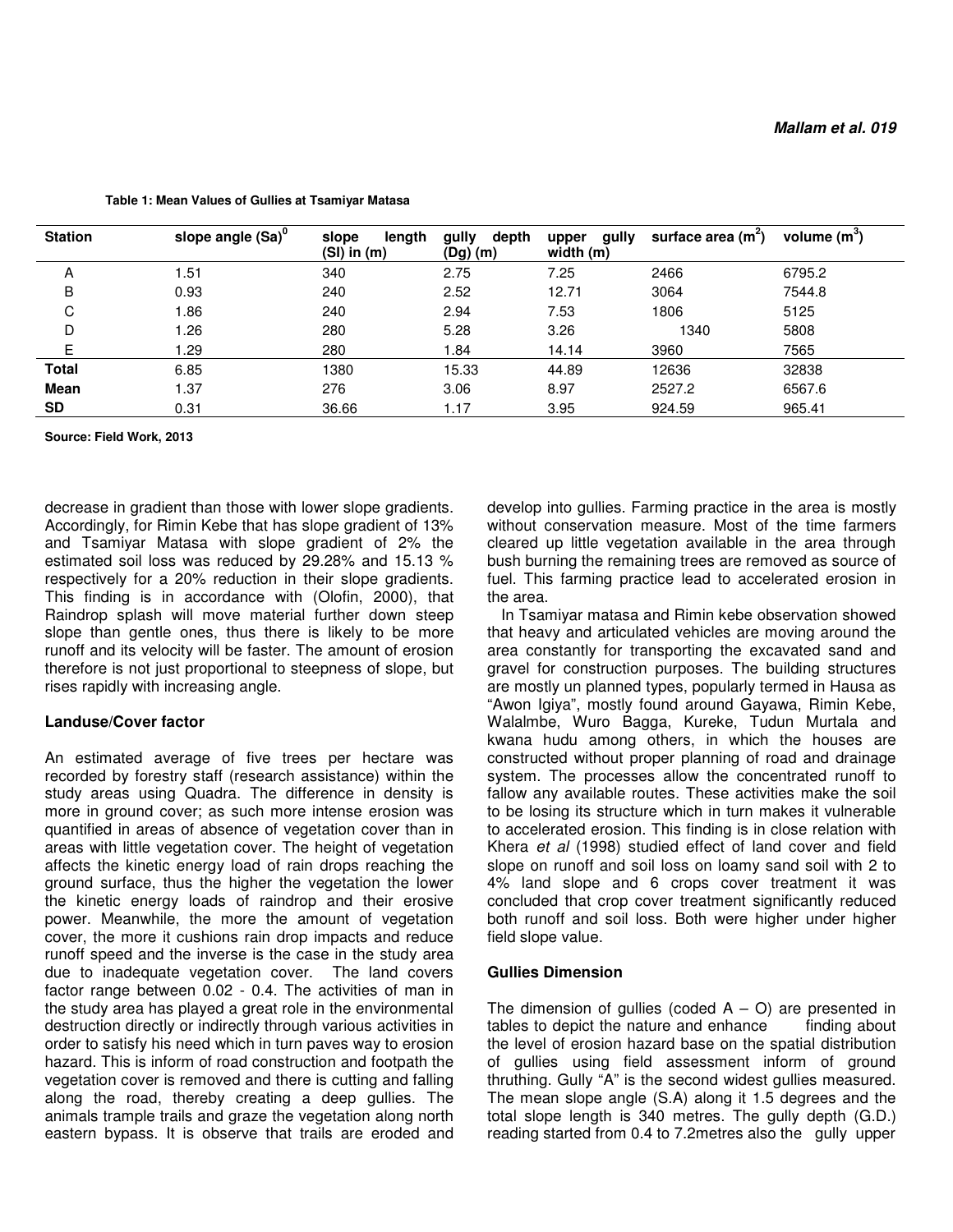| <b>Station</b> | Slope angle (sa) <sup>0</sup> | Slope length (sl)<br>in $(m)$ | Gully<br>depth<br>$(dg)$ (m) | <b>Upper</b><br>qully<br>width (m) | Surface area $(m2)$ | Volume $(m^3)$ |
|----------------|-------------------------------|-------------------------------|------------------------------|------------------------------------|---------------------|----------------|
| F.             | 1.32                          | 280                           | 1.74                         | 6.36                               | 1777                | 3454.8         |
| G              | 1.86                          | 260                           | 3.1                          | 7.6                                | 3140                | 6435           |
| H              | 1.7                           | 360                           | 4.65                         | 8.97                               | 3226                | 15523.2        |
|                | 1.31                          | 280                           | 2.09                         | 14.4                               | 4036                | 7068.2         |
| J              | 2.23                          | 200                           | 3.08                         | 13.63                              | 2726                | 8170.2         |
| <b>Total</b>   | 8.42                          | 1380                          | 14.66                        | 50.9                               | 14905               | 40651.4        |
| <b>Mean</b>    | 1.68                          | 276                           | 2.93                         | 10.18                              | 2981                | 8130.28        |
| <b>SD</b>      | 0.34                          | 51.22                         | 1.01                         | 3.25                               | 736.6               | 4012.3         |

#### **Table 2: Mean Values of Gullies in Rimin Kebe**

**Table 3: Mean Value of Gullies Dimensions North Eastern Bypass**

| <b>Station</b> | Slope angle $(sa)^0$ | Slope length (sl) in<br>(m) | <b>Gully depth</b><br>(dg)(m) | Upper gully width<br>(m) | <b>Surface</b><br>area $(m^2)$ | <b>Volume</b><br>$\mathsf{(m}^3)$ |
|----------------|----------------------|-----------------------------|-------------------------------|--------------------------|--------------------------------|-----------------------------------|
| K              | .65                  | 480                         | 3.85                          | 12.03                    | 5763                           | 17431.8                           |
|                | l.33                 | 200                         | 3.05                          | 10.3                     | 2058                           | 5942.6                            |
| M              | . .52                | 280                         | 2.73                          | 8.34                     | 2708                           | 10463.7                           |
| N              | 1.43                 | 160                         | 2.78                          | 8.69                     | 1390                           | 4551.6                            |
| O              | 88.1                 | 400                         | 4.61                          | 9.1                      | 3455                           | 18897                             |
| <b>Total</b>   | 7.81                 | 1520                        | 17.02                         | 14.52                    | 15374                          | 57286.7                           |
| Mean           | .56                  | 304                         | 3.41                          | 9.71                     | 3074.8                         | 11457.4                           |
| <b>SD</b>      | 0.19                 | 120.26                      | 0.73                          | 1.34                     | 1508.5                         | 5833.2                            |

**Source: Field Work, 2013** 

width (W.G) range between 4.2 to 12.0metres. The total area occupied by gully (A) is  $2466m^2$ , the advancement rate of gully heads was 4m per year and the total volume of materials removed was 6795.2m<sup>3</sup>. The vegetation is dispersed and scattered within the gully and field observation as well as the laboratory analysis shows that the types of soil that is dominant in the gully is sandy loam type of soil.

# **Estimated Soil Loss**

It was estimated as shown in Table 4. That total surface area occupied by gullies from the study area stood at  $42,915m<sup>2</sup>$  and the mean total volumes of material removed also represent the mean total volume of material loss for the study area is 130,776.1 $m^3$  for the period of study.

Gullies heads registered remarkable retreat head ward, the mean advancement rate is over 5.6 m/year. Rate of retreat depends largely on the instability factors operating at each head. Gully head H, O and K registered maximum headward retreat due to more height and gradient. The

process is associated with the energy generated by water falling over the headcut and flowing down the channel. If the energy of the flowing water is concentrated at the gully headcut, large masses of soil will be eroded.

 The mean total volume of material removed from the mean gullies represent the mean volume of material for the whole gullies was 130,776.1 $\text{m}^3$ as a soil lost from gullies estimate in the study area, that resulted to the destruction of so many plot of land, farm land, houses and cemeteries which put so many residents at risk. Eventually, some gullies in (Rimin Kebe) are no go area especially early morning and late evening hours due to hoodlums and men of the underworld activities. This is in agreement with Patrick (1987), Kurar and Jung (1961), Booldel *et al* (1978), Kappel (1996) and Horton *et al* (1996) who developed a scheme to classify water erosion hazard severity from visible erosion feature base on the distribution and intensify of erosion damage. Equally, Kappel and Horton, *et al*, (1996) use the procedures of measurement of gullies in assessing erosion hazard classification. PlaMental, (1985) stated that, average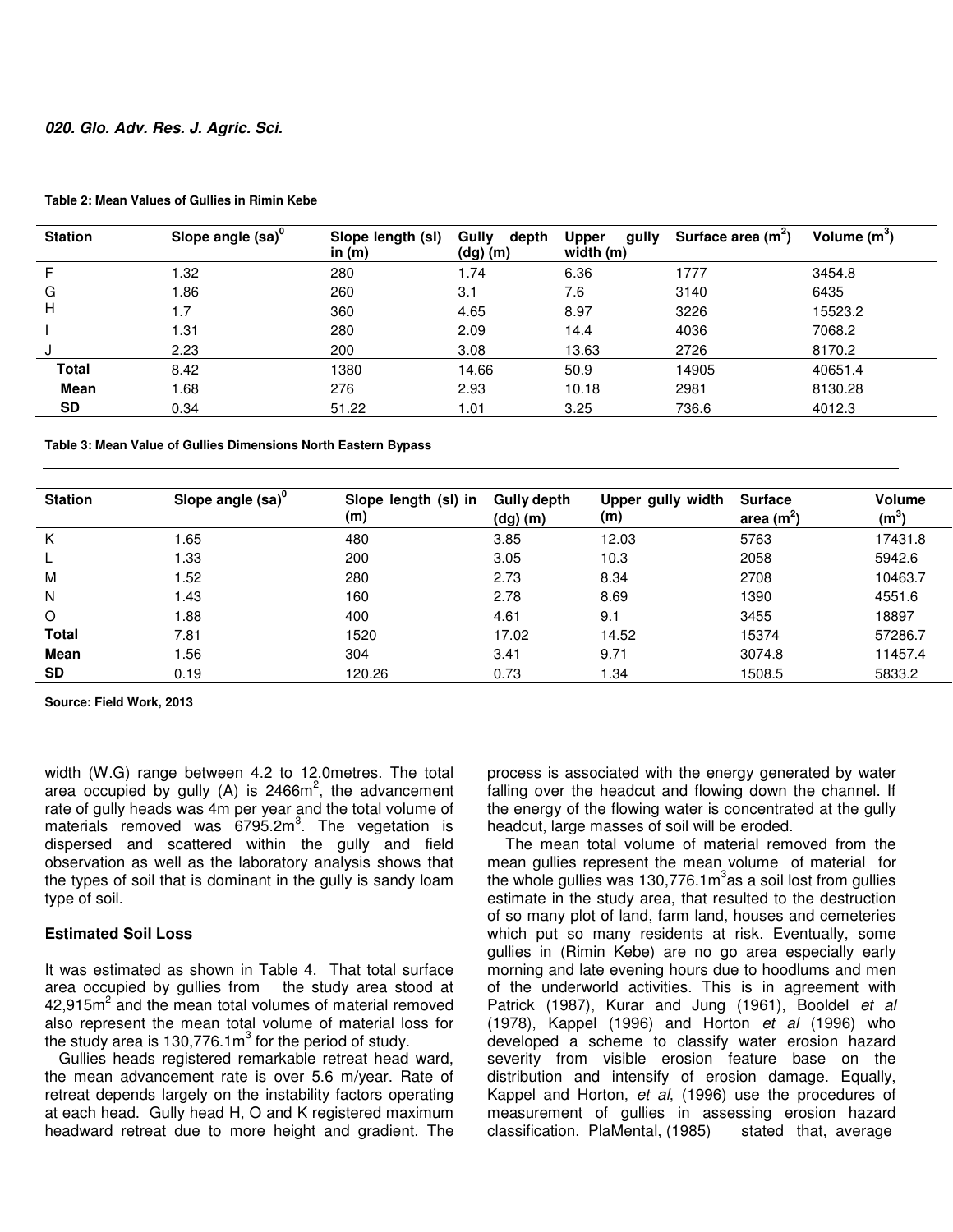| <b>Station</b>        | Surface area $(m2)$ | Volume of soil $(m^3)$ |
|-----------------------|---------------------|------------------------|
| Tsamiyar              | 12,636              | 32,838                 |
| Matasa<br>Rimin kebe  | 14,905              | 40,651.4               |
| North-eastern by pass | 15,374              | 52,286.7               |
| <b>Total</b>          | 42,915              | 130,776.1              |
| Average               | 14,305              | 43,592.03              |

 **Table 4: Estimated Mean Volume of Soil Lost to Erosion in the Study Area** 

 **Source: Field Work, 2013** 

erosion rate in India was 25 – 30 tones/ha/per year and about 40 – 1000 tones descend. Evans and Cooke (1986) stated that, In the Late 1970's and early 1980's there was a sharp rise in the number of recorded cases of erosion in Britain.

#### **CONCLUSIONS**

Kano metropolis is facing severe problem of gully erosion causing untold hardships and depression on the lives of the people. Complex interdependent mechanisms between rainfall characteristics, soil erodibility, land use, topography has reduced infiltration, which caused a higher surface runoff. This has increased deep cutting, take up valuable land, raised the cost of building and sinking of well water This chain of cause and effect hits most of the low income groups of the community, where the population density is highest and where the worst damages of gully erosion are found.

#### **REFERENCES**

- Ahmed K (2003). *Kano Environment* www.kanooline.com: A Publication of Kano forum.
- Asiabaka CC, Boers M (1988). *An Analysis of the existing Traditional methods of farming and erosion control among farmers in South Eastern Nigeria*. Report of the Erosion Research Centre, Futo, Owerri Nigeria.
- Bello AL (1983). *The morphology of an Erosional Scarp, South West of ABU Zaria*; unpublished Ph.D Dissertation Department of Geography ABU Zaria.
- Bingner RL, Wells RR, Momm HG, Theurer FD, Frees LD (2010). The Development and Application of Gully Erosion Components within the USDA AnnAGNPS Watershed Model for Precision Conservation,<br>Proceedings of 10<sup>th</sup> International Conference on Precision *Proceedings of 10<sup>th</sup> International Agriculture*, July 18-21, Denver, Colorado, USA.
- Boodt De, M, Gabriels eds D (1978) *Assessment of Erosion*, Chichestor: wiley.
- Buwa B (2003). *effect of gully erosion in Dukawa Village in Minjibir Local Government Kano State,* unpublished Dissertation Bayero University Kano.
- Capra A, Porto SB (2009). Relationship between Rainfall Characteristics and Ephemrl Ephemeral Gully Erosion in a Cultivated Catchment in<br>Sicily. Soil & Tillage Research, 105(1), 77-87.  $Besearch,$ http://dx.doi.org/10.1016/j.still.2009.05.009
- Casali, J, Bennett S, Robinson K (2000). Processes of Ephemeral Gully Erosion. International journal of Sediment research vol15. No 1 page 31-41.
- Cooke RU, Reeves RW (1976). Arroyos and environmental change in the American Southwest. Oxford, UK: Oxford University Press. 1976
- Egboka BCE (2004). *Distress call and plea to the senate committee* for urgent Actions Against Floods, Soil/Gully erosion/landslides Disasters in the southeastern Nigeria, *paper presented to senate committee on Environmental; roads/Erosion senate delegation*
- Horton B, Smith K (2006). Soil erosion hazard assessment and its policy implication in Uthai than. *Journal of Engineering and environ. Scie*, vol., 29, pp. 8-27http://www.fao.org//landwater/agll/glasod/glasodmaps.jsp.
- Horton RE (1996). Erosional development of streams and their drainage basins; the hydrophysical approach to quantitative morphology. Bulletin of the Geological Society of America 56; pp. 275-370.
- Igbokwe JI, Ojiako JC, Nnodu VC (2003). Monitoring characterization and controlling of floodwater erosion using remote sensing technique; proceeding of the *Technical session of the 38th annual General meeting and conference of Nigerian Institution of surveyors, Lokoja.*
- Iwuafor ENO, Balasubramanian V, Mokwunye AU (1980). Potassium status and availability in the Sudano Savanna zone of Nigeria. Proc. Potassium *Workshop (Ibadan, Nigeria, October 1980), 97-209.*
- Kappel I (1996). *Land Degradation and its impact in Amhara region (Ethiopia*).
- Khera KL, Singh G (1998). Effect of crop cover and field slope on soil erosion in Northern plain Hot Sub humid Punjab*- Indian Journal of Soil Conservation.* 26 (1)
- Kuran H, Jung L (1961). *Untersuchran Inber Bo denerosion Und Bodenbirge als Grundbye for planugen ber floxbe reinegungeniur fabren zertschr I. Kurturtchnik, Jg. 2 129-145.*
- Mallam I (2008). Erosion hazard assessment along North Eastern bypass, Kano metropolis, unpublished Dissertation Bayero University Kano.
- Morgan (1979). *Soil Erosion and conservation Longman Scientific and technical, Harlows, Essex.*
- NPC (2006). National Population Commission, 2006 Population Census Nigeria.
- Ofomata GEK (1978). Men as a factor of soil erosion in south-eastern Nigeria, *Geo – ECO Trop* 1;143 – 159.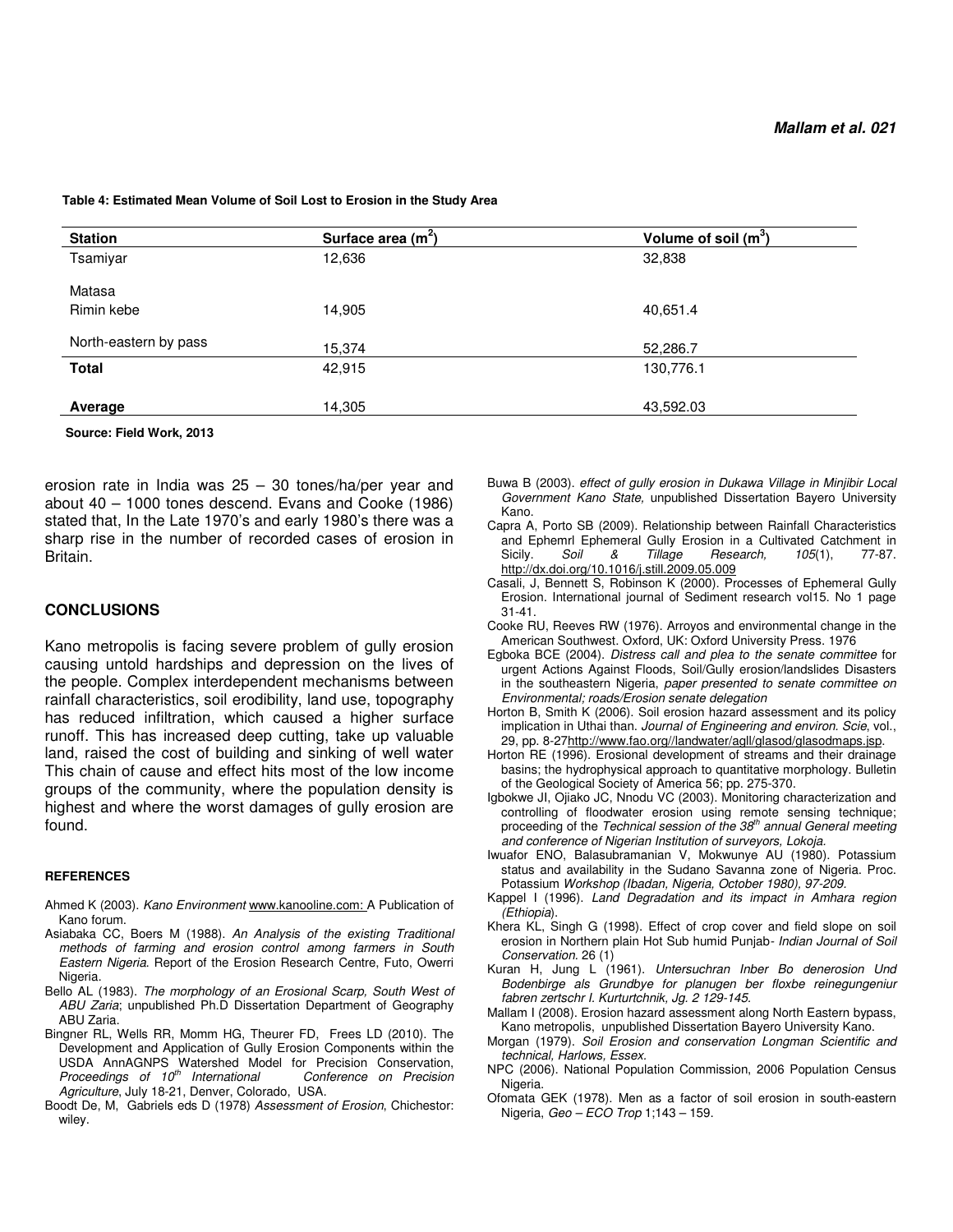- Ofomata GEK (1981). The Management of Soil Erosion in Nigeria paper presented at the 24<sup>th</sup> Annual Conference of Nigerian Geographical Association (NGA) Kano.
- Ofomata GEK (2001). Environment and Development; A valedictory Address in Nwafor, C; Bob-Duro RC and Anyadike, RNC: Geographical Report of University of Nigeria – Essay in Honour of Professor GEK Ofomata, Nsukka, *Falladu Publishing Cool. – 18.*
- Ofotama GEK (1965). factors of Soil Erosion in Enugu Area of Nigeria; *Nigerian Geographical Journals, 8:45-59.*
- Olofin EA (1987). *Restoration and Protection of degraded terrain. In Sagua VO, et al. (eds.) Ecological Disasters in Nigeria:* Drought and Desertification. Lagos, Fed. Ministry of Science and Technology: 323 – 334.
- Olofin EA (2000). Environmental Hazards and Sustainable Agricultural Development in Northern Nigeria. In: Falola JA, Ahmed K, Liman, MA, Maiwada A (eds) Proceedings of the *National Workshop on Land Administration and Development in Northern Nigeria, pp 107-113. Department of Geography, BUK, Kano.*
- Ologe KO (1971). *Gully development in Zaria Area Northern Nigeria* (with reference to Kubanni basin) unpublished Thesis. Ahmadu Bello University, Zaria.
- Ologe KO (1972). Gullies in Zaria Area, A preliminary study of Head Scarp Recession; *Savanna 1.* 55-66.
- Ologe KO (1987). *Soil erosion characteristic, processes and extent in the Nigerian Savanna. In V.O. Sagua, E.E. Enabou, G.E.K. Ofomata, K.O. Olge, and L. Oyebande (eds) Ecological Disaster in Nigeria:* Soil erosion 26 – 49.
- Patrick S (1987**).** *Gully erosion in Gongola and Bauchi State*; Nigeria unpublished PhD thesis in University of London.
- Plamental A (1985). The clay ration as a criterion of susceptibility of soil to erosion. *Journal; A.M. Soe Agran* 27, 738 – 41. Prevention for Sustainable Development, Economy and policy issues. IDNDR
- Poesen J, Boardman J, Wilcox B, Valentin C (2003). Water erosion monitoring and Experimentation for global change studies. Journal of Soil and Water Conservation 51, 386– 390.
- Shu'aibu B (2002). *Effect of gully erosion in Kureke village in Kumbutso Local Government Area Kano state* , unpublished Dissertation Bayero University Kano.
- Soil Science Society of America (SSA) (2001). "Glossary of Soil Terms," Soil Science Society of America, Madison, 2001, p. 134.
- Suraj S (1998). *Soil Erosion and its economic implication in Kawo*, unpublished B.Sc Project Bayero University, Kano.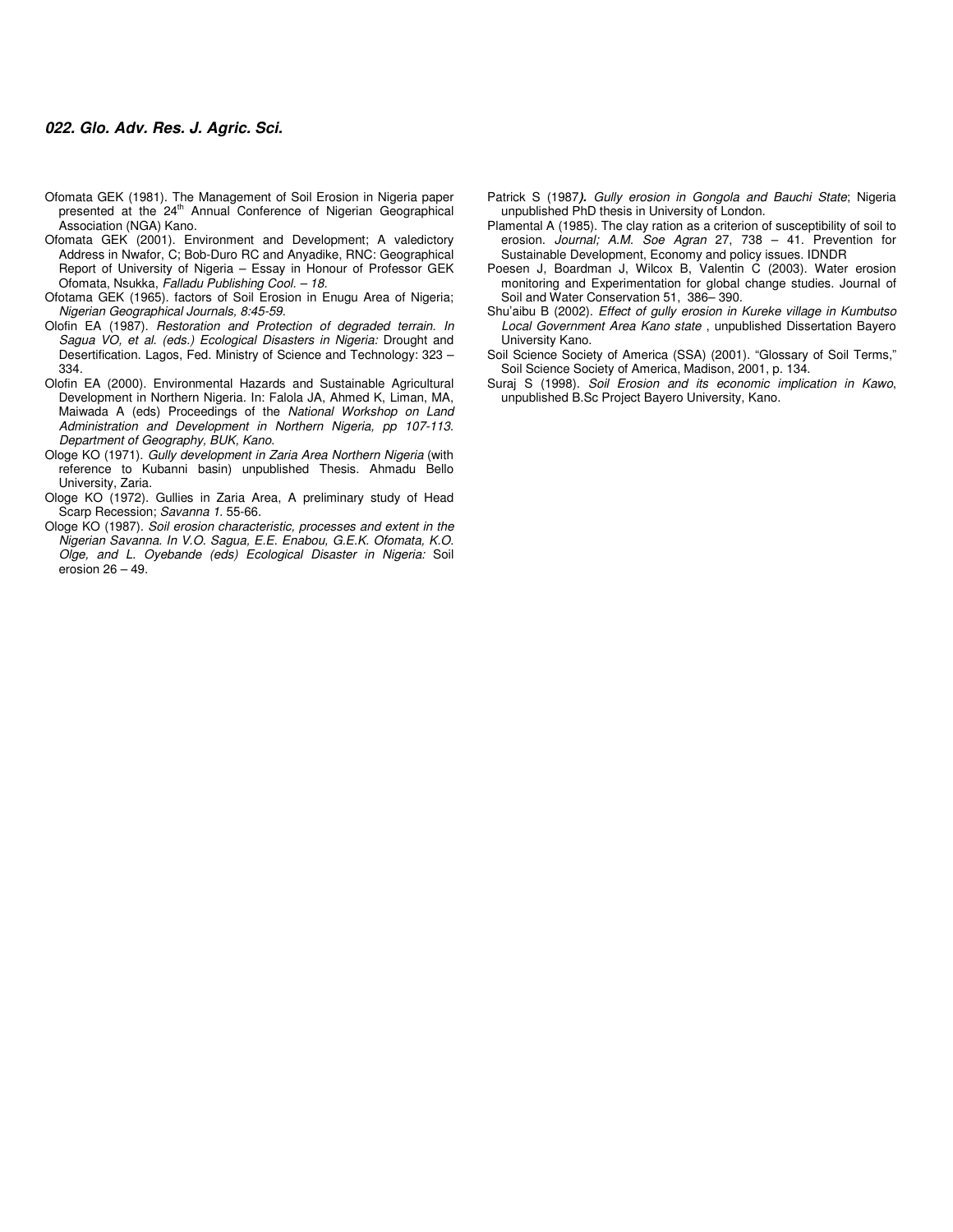# **APPENDIX I**

#### **Table 5: Result of Soil Analysis of Tsamiyar Matasa**

| <b>SAMPLES</b> | <b>COORDINATE</b>  | CLAY %         | SILT%        | <b>SAND%</b> | <b>TEXTURE</b> |
|----------------|--------------------|----------------|--------------|--------------|----------------|
| А.             | N 11.98365°        | 3              | 16           | 81           | SAND LOAM      |
|                | E 008.60386°       |                |              |              |                |
| В.             | 11.98447°          | $\,6\,$        | $\mathbf{3}$ | 91           | SAND           |
|                | 008.60391°         |                |              |              |                |
| C.             | 11.98519°          | $\pmb{0}$      | 8            | 92           | SAND           |
|                | 008.60392°         |                |              |              |                |
| D.             | 11.98479°          | $\pmb{0}$      | $10$         | 90           | SAND           |
|                | 008.60474°         |                |              |              |                |
| Ε.             | 11.98425°          | $\pmb{0}$      | 14           | 86           | SAND LOAM      |
|                | 008.60506°         |                |              |              |                |
| $F_{\rm{r}}$   | 11.99132°          | $\overline{c}$ | 12           | 86           | SAND LOAM      |
|                | 008.60377°         |                |              |              |                |
| G.             | 11.98973°          | $\pmb{0}$      | 18           | 82           | SAND LOAM      |
|                | 008.60453°         |                |              |              |                |
| Η.             | 11.98913°          | 0              | 16           | 84           | SAND LOAM      |
|                | 008.60466°         |                |              |              |                |
| Ι.             | $11.98616^{\circ}$ | $\pmb{0}$      | 10           | 90           | SAND           |
|                | 008.60531°         |                |              |              |                |
| J.             | 11.98612°          | 0              | $20\,$       | 80           | SANDY LOAM     |
|                | 008.60348°         |                |              |              |                |
| Κ.             | 11.98898°          | 0              | 18           | 82           | SANDYLOAM      |
|                | 008.60250°         |                |              |              |                |
| L.             | 11.98816°          | $\pmb{0}$      | $10$         | 90           | SAND           |
|                | 008.60272°         |                |              |              |                |
| М.             | 11.99058°          | $\overline{c}$ | 19           | 79           | SAND LOAM      |
|                | 008.60171°         |                |              |              |                |
| N.             | 11.99166°          | $\mathbf{1}$   | 14           | 85           | SAND           |
|                | 008.60199°         |                |              |              |                |
| O.             | 11.99358°          | $\pmb{0}$      | 20           | 80           | SANDLOAM       |
|                | 008.60101°         |                |              |              |                |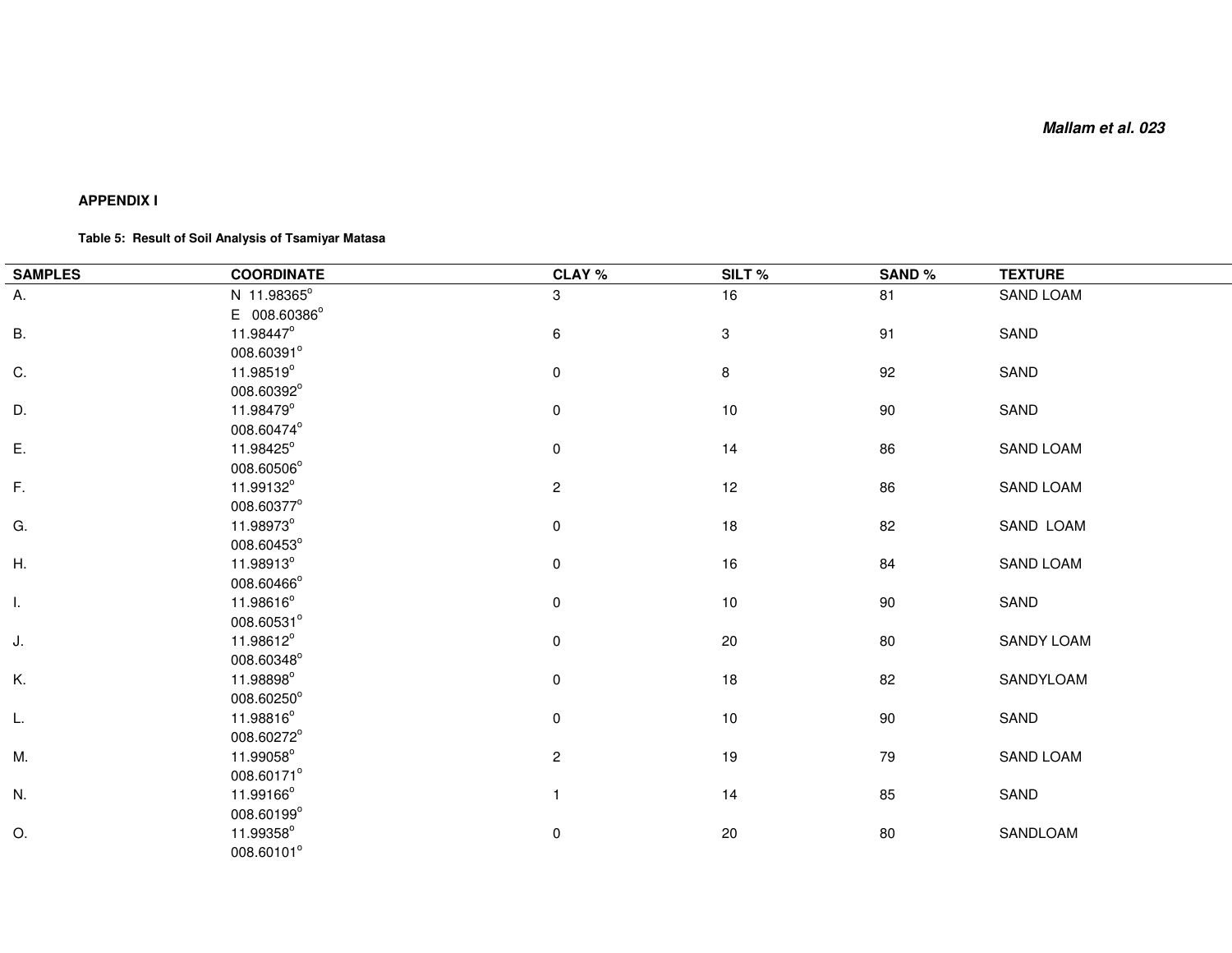#### **Table 5: Continue**

| P.             | 11.99710°<br>008.60209°  | 0              | 16   | 84    | <b>SAND LOAM</b>  |
|----------------|--------------------------|----------------|------|-------|-------------------|
| Q.             | 11.99495°<br>008.60264°  | $\overline{c}$ | 16   | 82    | <b>SAND LOAM</b>  |
| R.             | 11.99413°<br>008.60285°  | 4              | 10   | 86    | <b>SAND LOAM</b>  |
| S.             | 11.99262°<br>008.60310°  | 0              | 16   | 84    | SAND              |
| <b>AVERAGE</b> |                          | 10.5           | 14.0 | 74.14 | <b>SANDY LOAM</b> |
|                | Source: Field Work, 2013 |                |      |       |                   |

#### **Table 6: Result of Soil Analysis along North Eastern Bypass**

| <b>SAMPLES</b> | <b>COORDINATE</b> | <b>CLAY %</b>  | SILT%          | <b>SAND%</b> | <b>TEXTURE</b> |
|----------------|-------------------|----------------|----------------|--------------|----------------|
| Α.             | N 11.91589°       | 0              | 12             | 88           | SAND           |
|                | E 008.53874°      |                |                |              |                |
| В.             | 11.91586°         | 0              | 8              | 92           | SAND           |
|                | 008.53933°        |                |                |              |                |
| C.             | 11.91605°         | $\pmb{0}$      | 8              | 92           | SAND           |
|                | 008.53940°        |                |                |              |                |
| D.             | 11.91625°         | 10             | $\mathbf 0$    | 90           | SAND           |
|                | 008.53883°        |                |                |              |                |
| Ε.             | 11.91620°         | 4              | 10             | 86           | SAND           |
|                | 008.53876°        |                |                |              |                |
| $\mathsf F.$   | 11.91657°         | 12             | $\overline{2}$ | 86           | SAND           |
|                | 008.53905°        |                |                |              |                |
| G.             | 11.91674°         | $\pmb{0}$      | 4              | 96           | SAND           |
|                | 008.53902°        |                |                |              |                |
| Η.             | 11.91664°         | $\overline{4}$ | 12             | 84           | SAND/LOAM      |
|                | 008.53864°        |                |                |              |                |
| ı.             | 11.91640°         | 12             | 0              | 88           | SAND/LOAM      |
|                | 008.53838°        |                |                |              |                |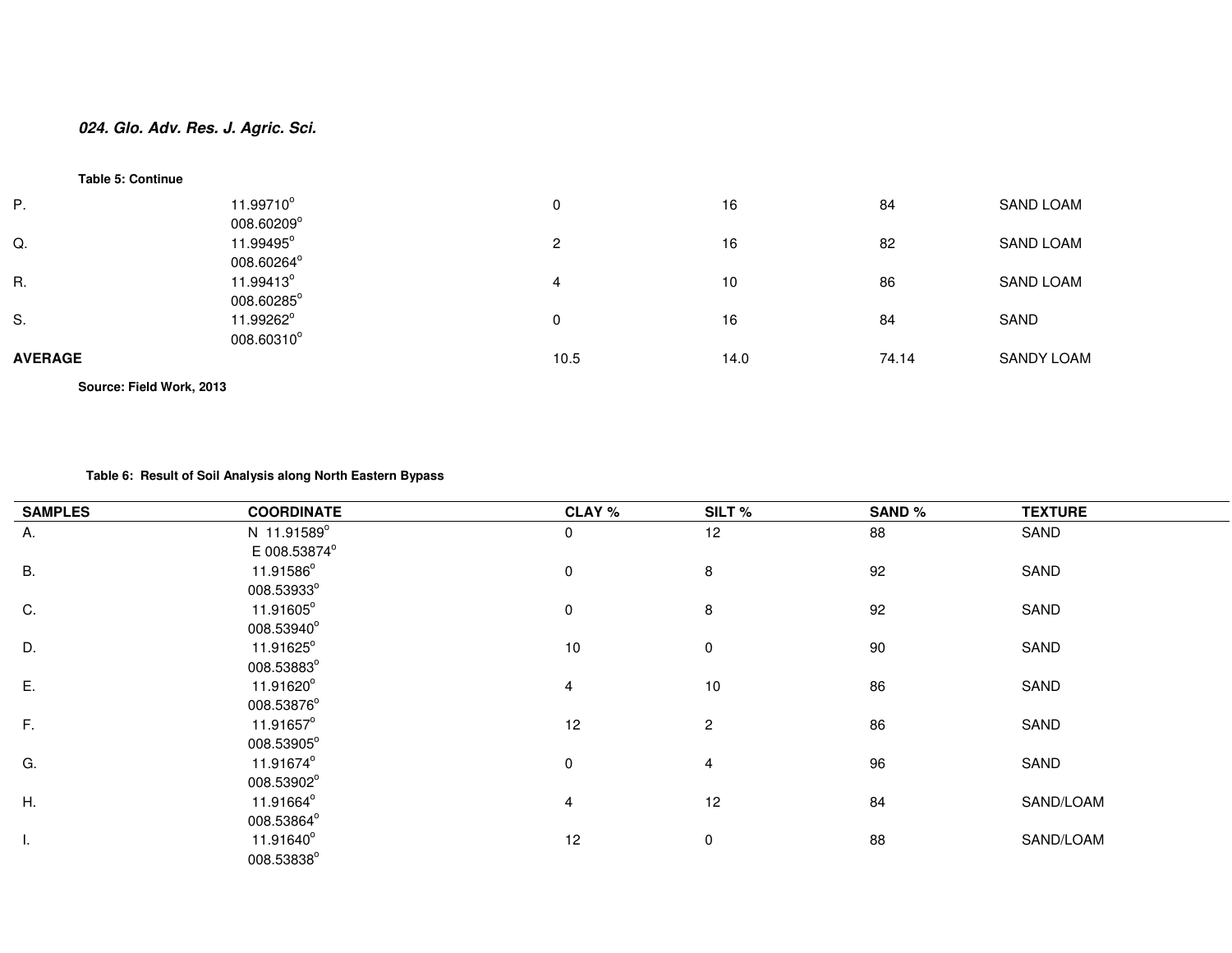#### **Table 6: Continue**

| J.             | 11.91637°                             | 6           | $\overline{4}$ | 90  | SAND      |
|----------------|---------------------------------------|-------------|----------------|-----|-----------|
| Κ.             | 008.53862°<br>11.91602°<br>008.53797° | 18          | 02             | 80  | SAND/LOAM |
| L.             | 11.90871°<br>008.54968°               | $\mathbf 0$ | 6              | 94  | SAND      |
| M.             | 11.90860°<br>008.54976°               | 14          | 6              | 80  | SAND/LOAM |
| N.             | 11.90876°<br>008.54937°               | $\mathbf 0$ | 8              | 92  | SAND      |
| O.             | 11.90868°<br>008.54953°               | 18          | 10             | 72  | SAND/LOAM |
| Ρ.             | 11.90859°<br>008.54965°               | $\mathbf 0$ | 10             | 90  | SAND      |
| Q.             | 11.90847°<br>008.54965°               | 0           | $\mathbf 0$    | 100 | SAND      |
| <b>AVERAGE</b> |                                       | 11          | 16             | 73  | SAND      |

**Source: fied work Fie 2013**,

-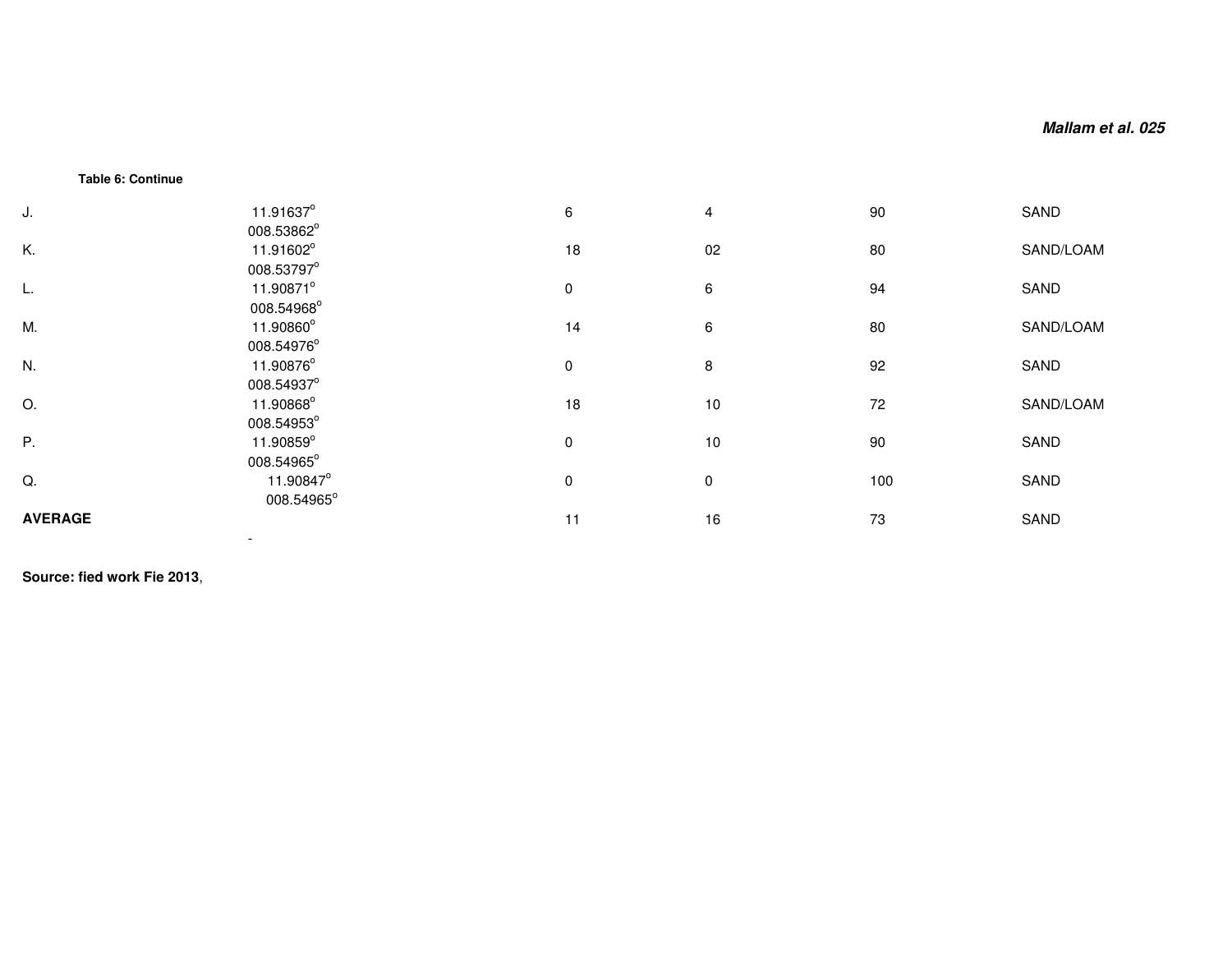# **Table 7: Rimin Kebe Erosion Site Result of Soil Analysis**

| <b>SAMPLES</b> | <b>COORDINATE</b> | CLAY %                  | SILT%     | SAND% | <b>TEXTURE</b>    |
|----------------|-------------------|-------------------------|-----------|-------|-------------------|
| Α.             | N 12.04671°       | $\mathbf 0$             | 12        | 88    | SAND              |
|                | E 008.55859°      |                         |           |       |                   |
| <b>B.</b>      | 12.03984°         | 0                       | 8         | 92    | SAND              |
|                | 008.55840°        |                         |           |       |                   |
| C.             | 12.03971°         | 0                       | 8         | 92    | SAND              |
|                | 008.55838°        |                         |           |       |                   |
| D.             | 12.04063°         | $\pmb{0}$               | $10$      | 90    | SAND              |
|                | 008.55931°        |                         |           |       |                   |
| Ε.             | 12.04076°         | 0                       | $\pmb{0}$ | 100   | SAND              |
|                | 008.55956°        |                         |           |       |                   |
| F.             | 12.04136°         | $10$                    | $10$      | 80    | SAND              |
|                | 008.56058°        |                         |           |       |                   |
| G.             | 12.04207°         | 4                       | 10        | 86    | SAND              |
|                | 008.56171°        |                         |           |       |                   |
| Η.             | 12.04224°         | $\overline{c}$          | 12        | 86    | SAND              |
|                | 008.56205°        |                         |           |       |                   |
| I.             | 12.04221°         | 0                       | 4         | 96    | SAND              |
|                | 008.56194°        |                         |           |       |                   |
| J.             | 12.04196°         | 4                       | 12        | 84    | <b>LOAMY SAND</b> |
|                | 008.56170°        |                         |           |       |                   |
| Κ.             | 12.04163°         | $\overline{\mathbf{c}}$ | 4         | 94    | SAND              |
|                | 008.56141°        |                         |           |       |                   |
| L.             | 12.04065°         | 0                       | 6         | 94    | SAND              |
|                | 008.56088°        |                         |           |       |                   |
| M.             | 12.04037°         | 0                       | 6         | 94    | SAND              |
|                | 008.56011°        |                         |           |       |                   |
| N.             | 12.04052°         | 0                       | 10        | 90    | SAND              |
|                | 008.55962°        |                         |           |       |                   |
| Ο.             | 12.03762°         | 10                      | 20        | 70    | SANDY LOAM        |
|                | 008.56151°        |                         |           |       |                   |
| Ρ.             | 12.03746°         | 0                       | 6         | 94    | SAND              |
|                | 008.56177°        |                         |           |       |                   |